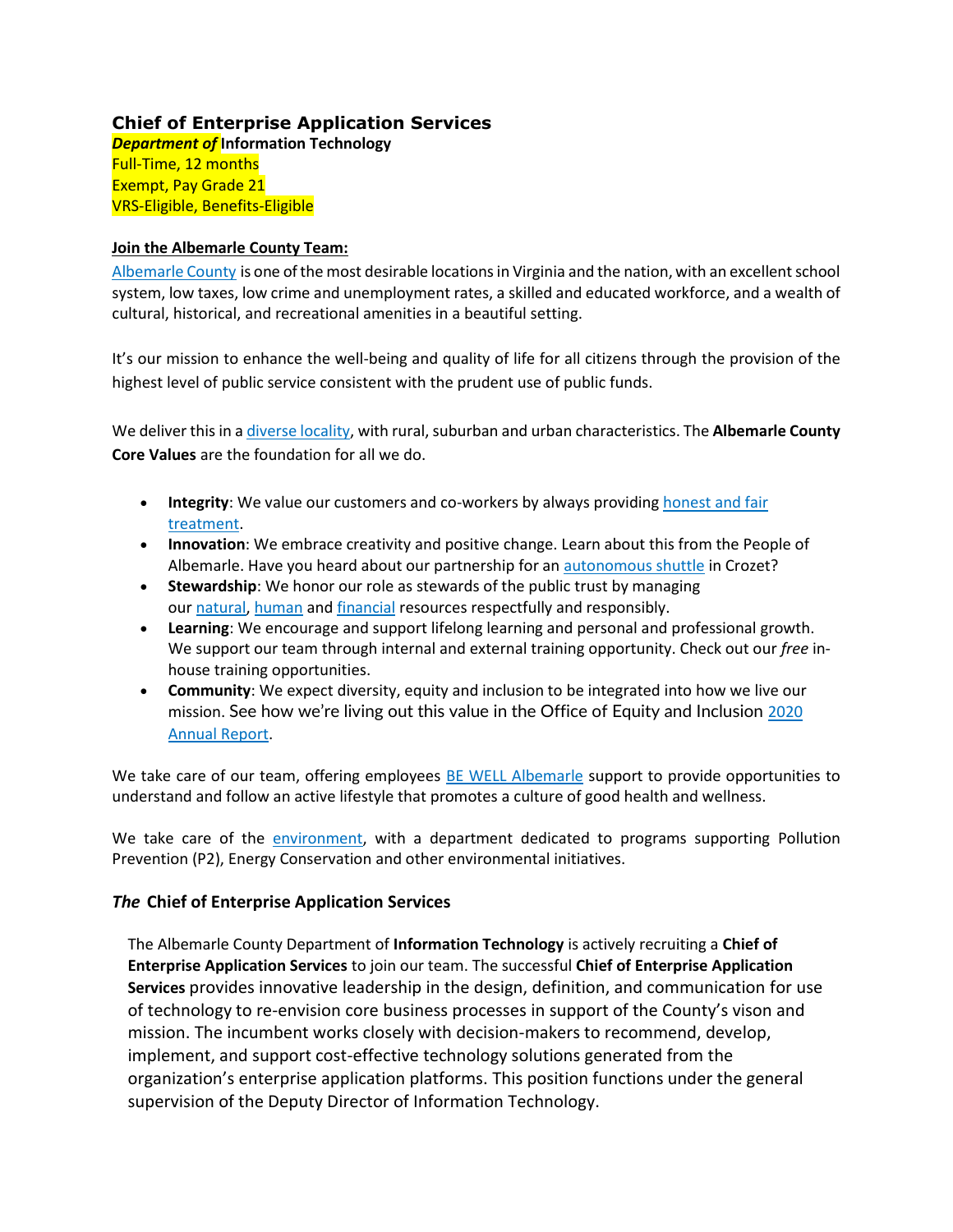#### **The Expectations**

Essential functions and responsibilities of **Chief of Enterprise Application Services** include, but are not limited to, the following:

#### ESSENTIAL FUNCTIONS:

- Promotes the innovative use of technology, with a focus on the deployment of Geographic Information Systems, Microsoft 365, enterprise content management systems, and other digital government tools including public websites;
- Performs evaluations of new software and hardware technologies which run on Microsoft 365, networks (LANs, WANs and Internet), intelligent mobile devices, and telecommunications;
- Manages projects to integrate new software and hardware into current and new applications;
- Provides coordination between various user departments during platform implementation of projects;
- Creates implementation plans and encourages consistent use of communication tools selected by the organization;
- Fosters collaborative relationships as liaison between internal IT resources, departments, end users, vendors, boards, outside agencies, and contractors;
- Supervises recruitment, development, retention, and organization of the Enterprise Applications Services staff consistent with budgetary objectives and personnel policies. Responsible for supervision of work for assigned project;
- Serves as a resource for I.T. staff and leadership regarding emerging trends and platform solutions;
- Works with Information Technology staff and end-users to develop specifications for new applications, as well as modifications for existing applications;
- Coordinates hardware and software installs as directed by Albemarle County Information Technology management;
- Develops and implements program and procedural improvements as needed;
- Provides simple to complex programming assistance as assigned;
- Creates project progress reports as required;
- Performs related tasks as required.

## **THE QUALIFICATIONS**

## *Education and Experience*

Any combination of education and experience equivalent to an Bachelor's degree in Business Administration, Computer Science, Information Systems, or related technical field, combined with five years of experience managing computer applications, to include Microsoft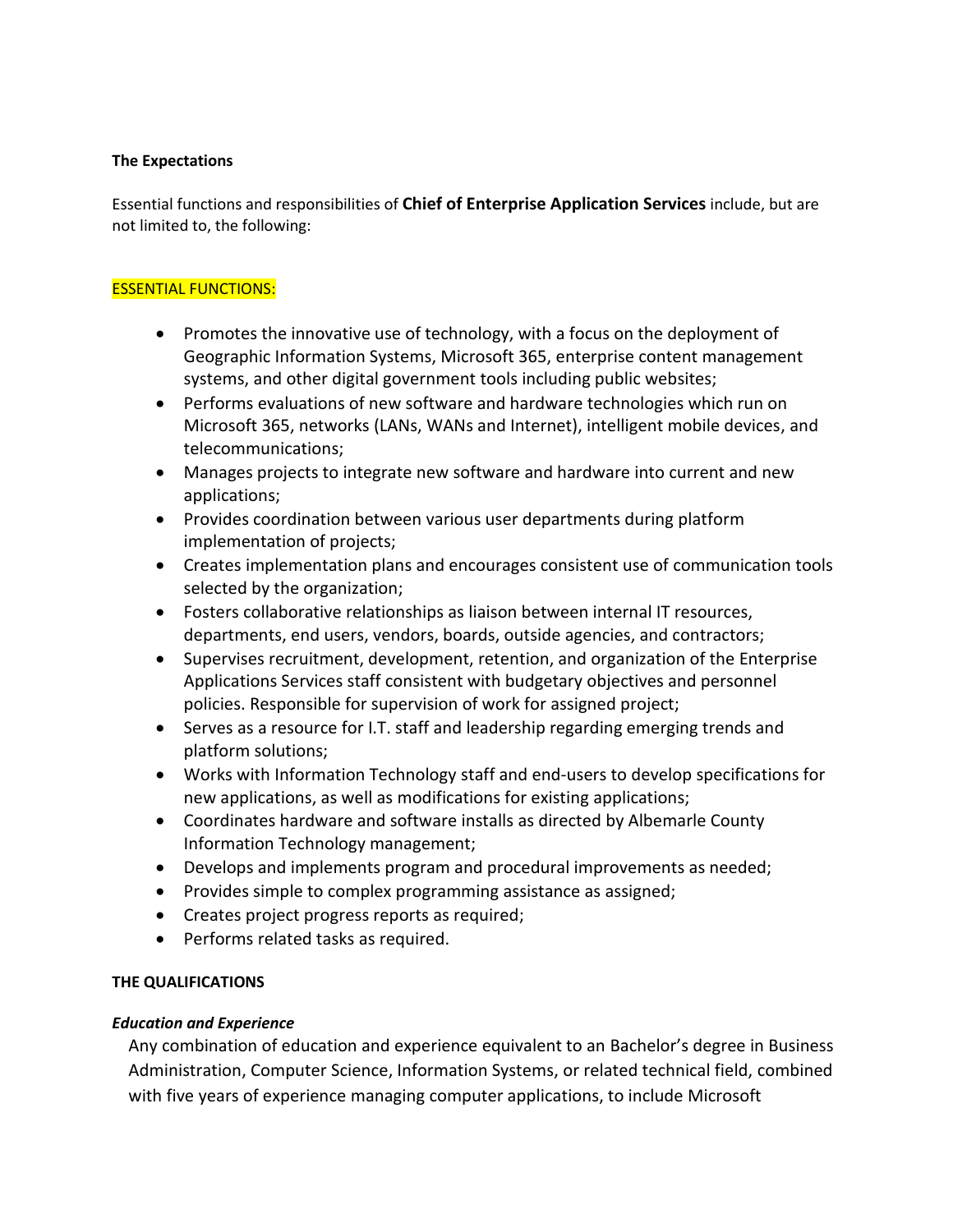Productivity Suite or Geographic Information System. Prefer 10 years of experience working as a Systems/Business Analyst, Senior Analyst, Systems Engineer, or Senior Programmer in a similar hardware and software environment. Project management experience considered a plus.

## *Knowledge, Skills and Abilities*

- Thorough knowledge of computer programming, data processing, and systems analysis
- Ability to train department staff and end-users on new products
- Ability to implement and lead project teams.
- Skilled in set-up and implementation of hardware and common productivity software platforms
- Skilled int time management and work prioritization
- Ability to communicate effectively, orally and written

## **THE PHYSICAL CONDITIONS AND NATURE OF WORK CONTACTS**

Work is typically performed in an office, computer room, and/or conference rooms. Continuous ability to communicate by phone is necessary. Regular use of keyboards, computers, laser printers, etc. is necessary. Occasional operation of county vehicles to travel to locations throughout the county is required. Regular contact is made with internal departments and senior level persons at all levels of County government and the school division. Contacts are usually cooperative, however, require tact and diplomacy. External contacts with vendor companies and other information services agencies are necessary. Occasional need to perform urgent tasks to meet organizational deadlines. Frequent work activity after normal duty hours and occasional weekend duties are necessary. Depending on job location, employees in this position may be considered essential personnel and fall under Albemarle County AP-4 and in addition, be subject to working overtime, being held over, or called back for disasters, local emergencies, or special events.

## **THE SALARY RANGE**

The hiring range for this position is  $$71,447 - $85,737$  per year. Starting offer is based on applicable education beyond minimum requirements and internal equity. The position also provides excellent benefits including 12 paid holidays, paid vacation and sick leave, health insurance options with employer contribution, employer-paid life insurance, VRS retirement, and continuing education/training opportunities. This is a full time, FLSA exempt position. *Internal candidates will receive pay adjustments in accordance with Local Government Personnel Policy, §P-60.*